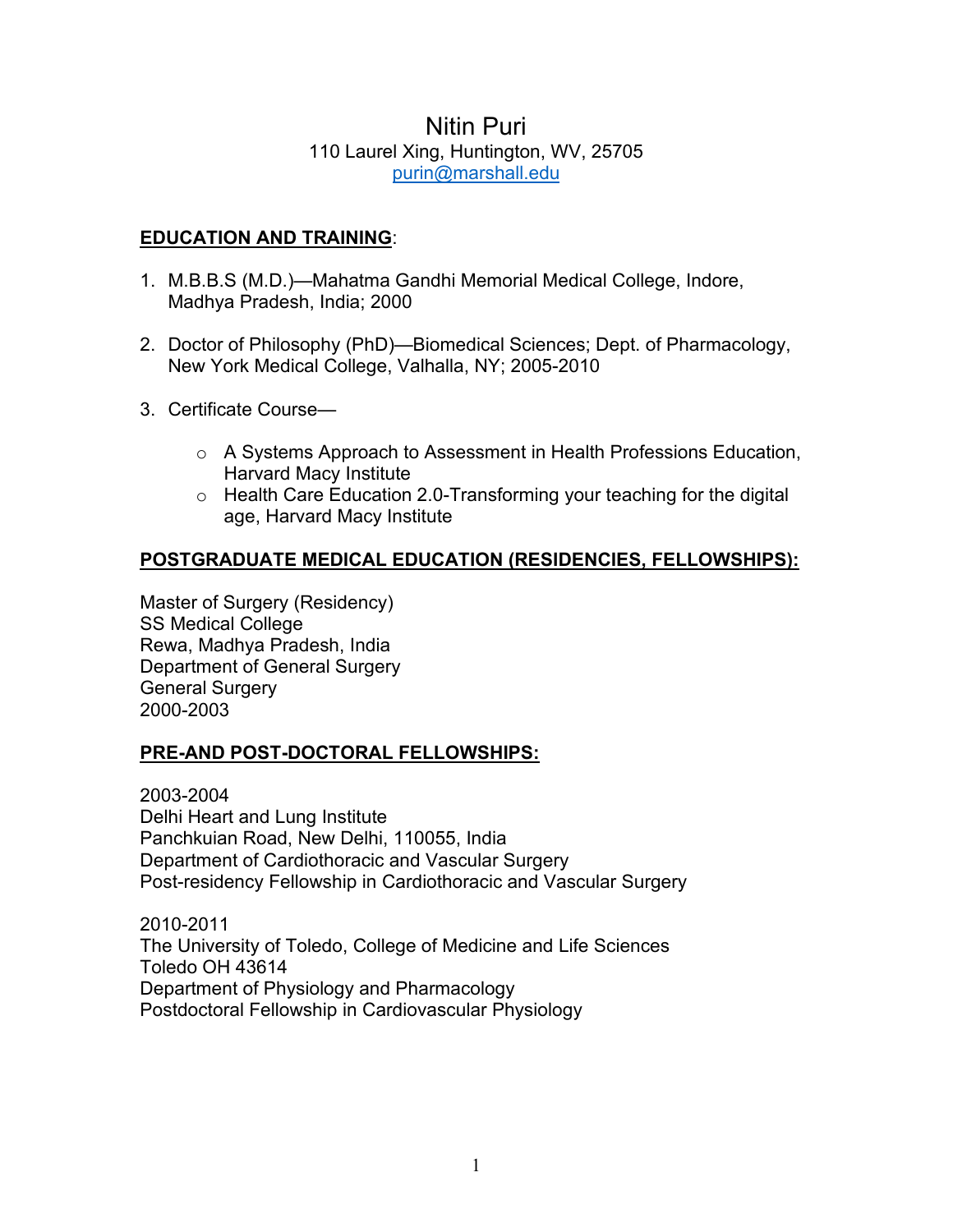### **EMPLOYMENT:**

2004-2005 B.J.R.M. Hospital, Jahangirpur B Block, New Delhi, 110033, India Department of Surgery Senior Resident Surgeon

June, 2011-May, 2017 Assistant Professor, Academic Basic Scientist-Educator Track The University of Toledo, Toledo OH, College of Medicine Department of Physiology & Pharmacology

June, 2015-Oct, 2017 The University of Toledo, Toledo OH, College of Medicine, Program Director, MSBS Medical Sciences Program

June, 2017-October, 2017 Associate Professor, Academic Basic Scientist-Educator The University of Toledo, Toledo OH, College of Medicine Department of Physiology & Pharmacology

November, 2017-Present JCESOM, Marshall University, Huntington, WV Associate Dean for Medical Education Associate Professor for Biomedical Sciences

# **AWARDS AND COMMENDATIONS:**

- 1. First prize for oral presentation at the Pharmacology Graduate Student Research Forum, New York Medical College, New York—2009
- 2. Second prize for oral presentation at the 21st Graduate Student Research Forum, New York Medical College, New York—2009
- 3. Martha Lucas Pate, Ph.D., Memorial Award, "In recognition of academic excellence and leadership in social and humane concerns in medicine, science or health." The Trustees of New York Medical College, New York-2010
- 4. Outstanding poster award at the  $13<sup>th</sup>$  International Winter Eicosanoids Conference, Baltimore MD—2011
- 5. Outstanding (second place) oral presentation in "Molecular and genetic basis of hypertension" at the 2012-Experimental Biology meeting, San Diego CA
- 6. Outstanding Junior Faculty Award of the Dept. of Physiology and Pharmacology-2016
- 7. Dean's award for teaching excellence in basic-science category for 2016, The University of Toledo, College of Medicine and Life Sciences—2017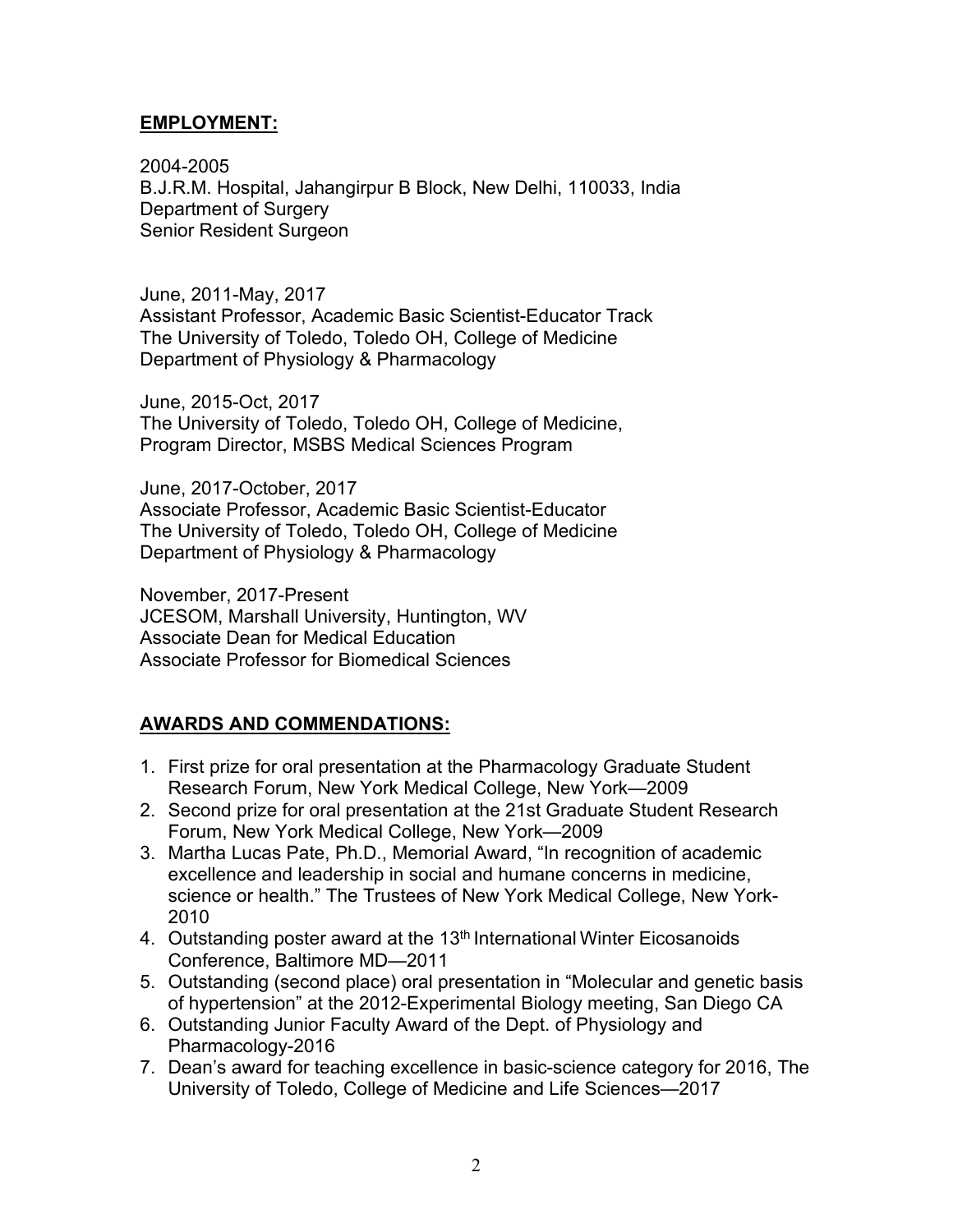- 8. Outstanding Teacher Award, The University of Toledo—2017
- 9. Best Block Leader, Joan C. Edwards School of Medicine—2018
- 10.Excellence and Commitment to Learning, Joan C. Edwards School of Medicine—2018
- 11.Best Block Leader, Joan C. Edwards School of Medicine—2019
- 12.Excellence and Commitment to Learning, Joan C. Edwards School of Medicine—2019

## **SERVICE**

## **COMMITTEES, JCESOM, Marshall University:**

LCME Workgroup Chair, LCME Standards 6-9

Curriculum Revision Taskforce Chair and OME Liaison

The Curriculum Committee Executive Secretary

MS1 and MS2 Sub-Committees OME Liaison

Clinical Clerkship Committee OME Liaison

Curriculum Evaluation Committee OME Liaison

### **COMMITTEES, THE UNIVERSITY OF TOLEDO:**

Preclinical Curriculum Committee, COMLS 2014-2017 Member

Curriculum Evaluation Committee, COMLS 2015-2017 Member

CVMD/MOME Admissions Committee, COMLS Graduate Studies 2014-2017 Member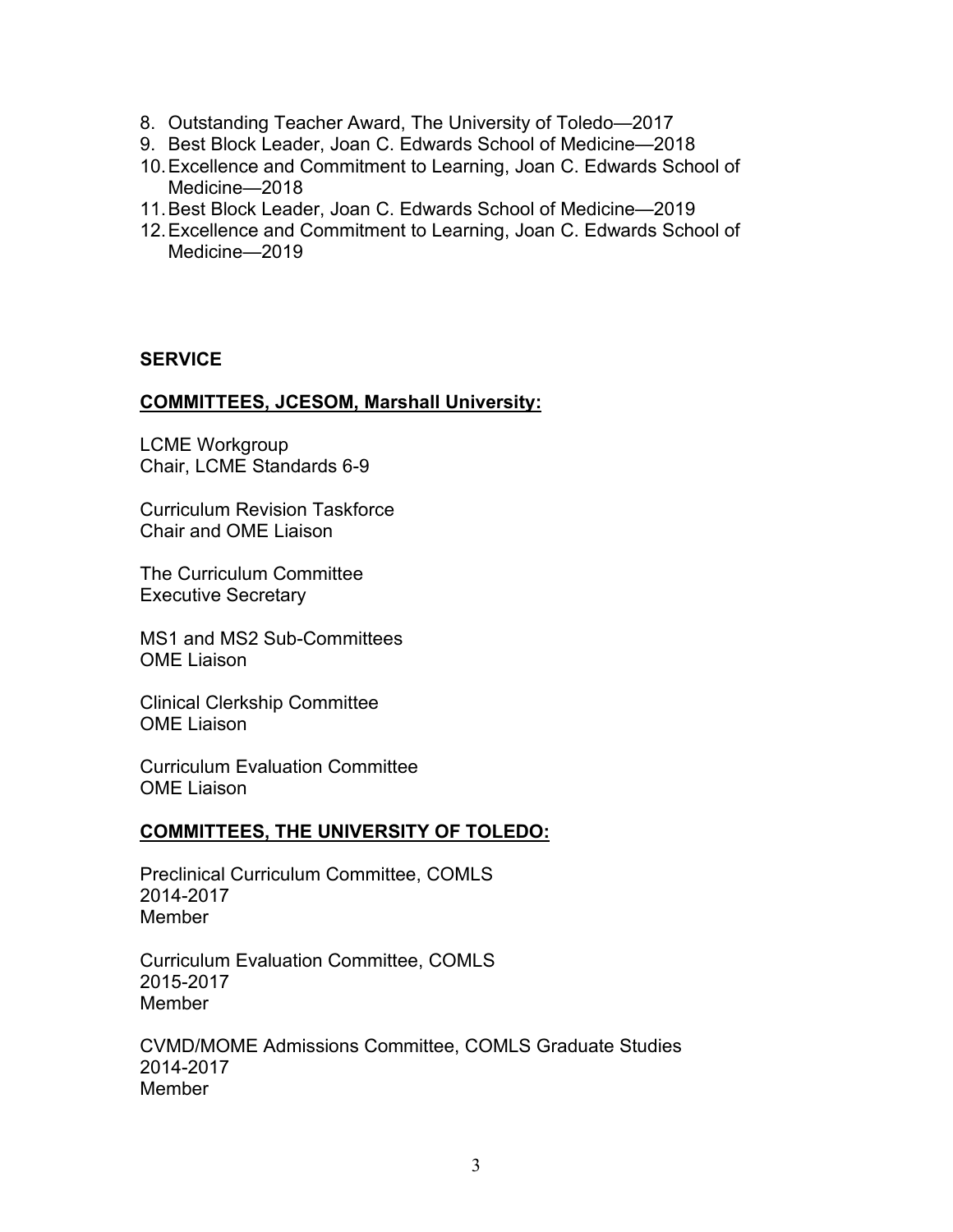Master's in science and Biomedical Sciences-Medical Science Admissions, COMLS 2015-2017 **Chair** 

COMLS Medical School Curriculum Task Force: Cardiopulmonary 2015-2017 **Chair** 

COMLS Medical School Curriculum Task Force: Renal 2015-2017 **Chair** 

Academic Enrichment Center-Director Search Committee 2016-2017 Member

Cardiopulmonary-Renal Thread Committee for the Medical School Curriculum, COMLS 2016-2017 Chair/Thread Director

COMLS Curriculum Steering committee 2015-2017 **Member** 

### **REGIONAL, NATIONAL AND INTERNATIONAL PROFESSIONAL SOCIETIES AND ACTIVITIES:**

Member, New York Academy of Sciences (2005- 2010) Member, American Heart Association- 2010-present Member, American Physiological Society- 2013-present

# **COMMUNITY SERVICE AND ORGANIZATIONS;**

Volunteer, Pulse Polio Campaign, Indore, India- 1995-2003 Volunteer, Primary Health Care Clinic, Indore, India- 1999-2000 Social Events Coordinator, MGM Medical College, Indore, India- 1996-1998 Volunteer Tutor, Pharmacology, New York Medical College, Valhalla, NY- 2006- 2010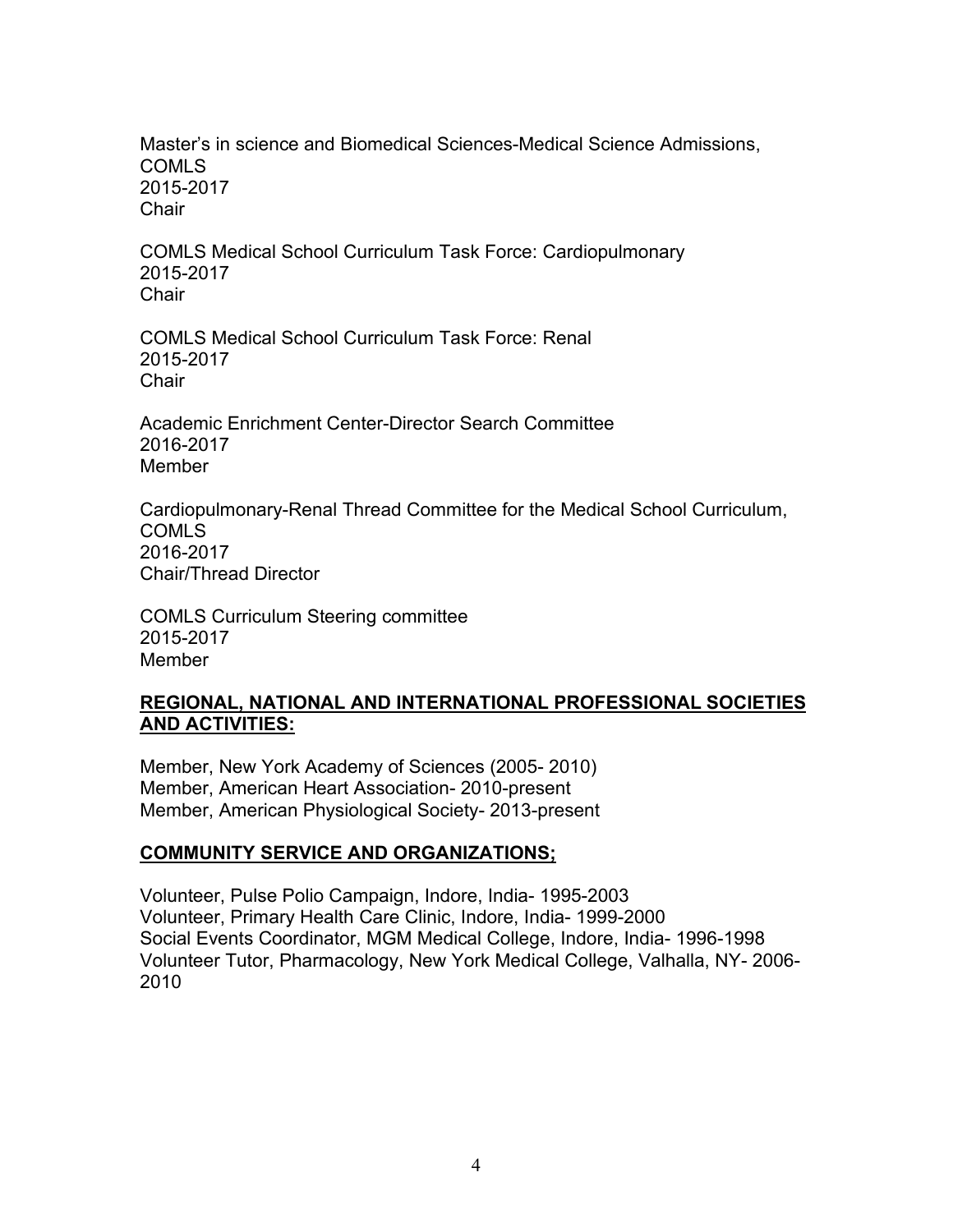# **CURRICULUM DEVELOPMENT/INNOVATION:**

- 1. MD Curriculum, JCESOM—leading a team of 10 to deliver core institutional competencies in a redesigned 4-year MD curriculum with emphasis on activelearning pedagogies and System's approach to assessment.
- 2. Toledo, MSBS-Medical Sciences Program Curriculum (Director)**:** revamped the entire program with renewed focus on longitudinal research integration and an organ-system based curriculum.
- **3.** Medical school new curriculum, UTCOM**:**
	- a. Co team-lead for the redesign of vertically integrated pre-clerkship curriculum at the UTCOM, Toledo, OH.
	- b. Cardio-Pulmonary-Renal Thread Director (Toledo):
		- i. Development and implementation of vertically integrated, 18 month pre-clerkship curriculum.
		- ii. Incorporated novel pedagogical techniques in the new curriculum including, active-learning sessions, TBLs, simulations, e-modules, and principals of clinical medicine that includes, patient contact from day 1.
		- iii. Team-Based Learning (TBL) across all threads.
		- iv. Weekly assessments and active learning in the classroom with application of complex concepts in TBLs.
		- v. Comprehensive, NBME-style, summative exam to assess student readiness at the unit-end.
		- vi. Non-classroom-centric pedagogy: creating e-modules for physiology and pharmacology. All e-modules will be followed by formative self-assessments.
- 4. **Innovative student engagement tools**: incorporated the use of social networking applications to promote collaborative and open interactions/discussions amongst students and the faculty.
- 5. **Flipped Classroom**: I am currently employing the "flipped" classroom setting for teaching physiology and pathophysiology to our Medical Students. Every 3-hours of directed-self learning is followed by 1-hours of in-class review. Modules are created with a mix of delivery styles, including short videos, interactive images, interactive tabs, flash cards, and knowledge checks.
- 6. **Case simulations**: piloted case-based simulations to impart practical skills and knowledge to our medical students. These scenarios emulate common clinical cases on the simulation dummies challenge students to use foundational concepts to solve clinical problems.

# **LEARNER ASSESSMENT:**

- 1. Small-group active-learning sessions across medical, PA and MSBS-MS programs for formative feedback on learner progress.
- 2. MSBS-MS learner professionalism assessment and review.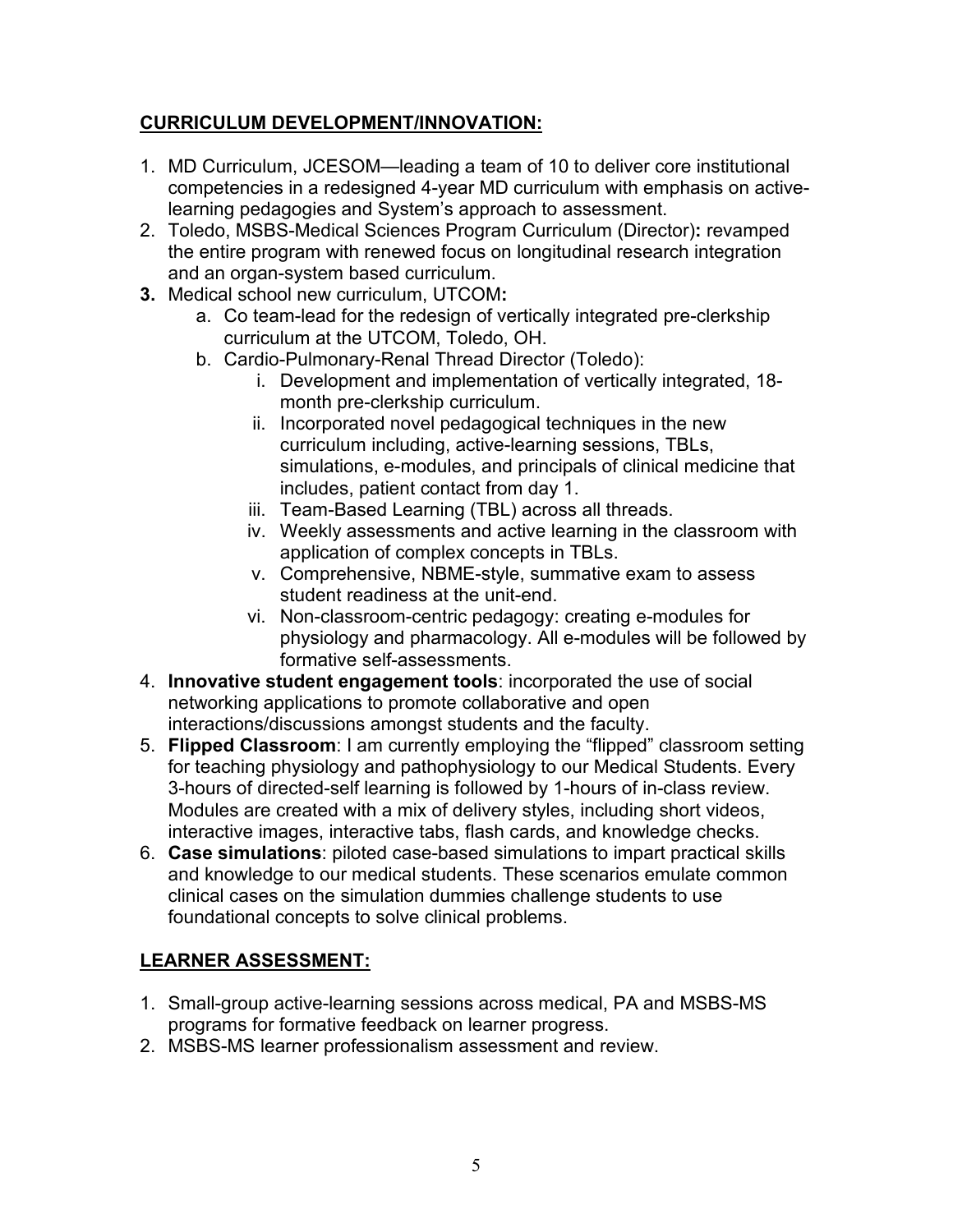- 3. Authored of over 200 clinical correlates and problem-solving questions for formative and summative assessments across the medical, PA, and MSBS curriculum.
- 4. Developing a longitudinal, system-based assessment plan for the preclerkship curriculum at the JCESOM, Marshall University; including, incorporation of weekly TBLs and low-stakes summative assessments with comprehensive, customized, NBME-assessments for each System.

## **SCHOLARSHIP**

## **EDITORIAL BOARDS:**

Journal of Hypertension and Cardiology 2012-Present **Editor** 

## **JOURNAL PEER REVIEW:**

American Journal of Physiology: Heart and Circulation Prostaglandins and Other Lipid Mediators American Journal of Hypertension Public Library of Sciences One Journal of Cardiology Journal of Biological Chemistry International Journal of Hypertension Hypertension (American Heart Association)

# **CONSULTATIVE ACTIVITIES:**

Trans Tech Pharma 2011-2012 Consultation and collaboration for drug-development for targeting of the heme oxygenase system

### **MAJOR RESEARCH INTERESTS:**

My research interest lies in the investigations of the (dys)functional regulation of the cardio-vascular, renal and metabolic systems.

During my graduate training, I was very interested in cellular redox mechanisms and their role in the regulation of cardiovascular function. I examined the interplay of the heme-heme oxygenase system, a crucial cellular antioxidant pathway, with reactive species and gases including, carbon monoxide, nitric oxide, and hydrogen peroxide. I uncovered a novel regulatory pathway that governs the dual vascular effects hydrogen peroxide on the renal vasculature. We showed that broad-spectrum antioxidants can condition the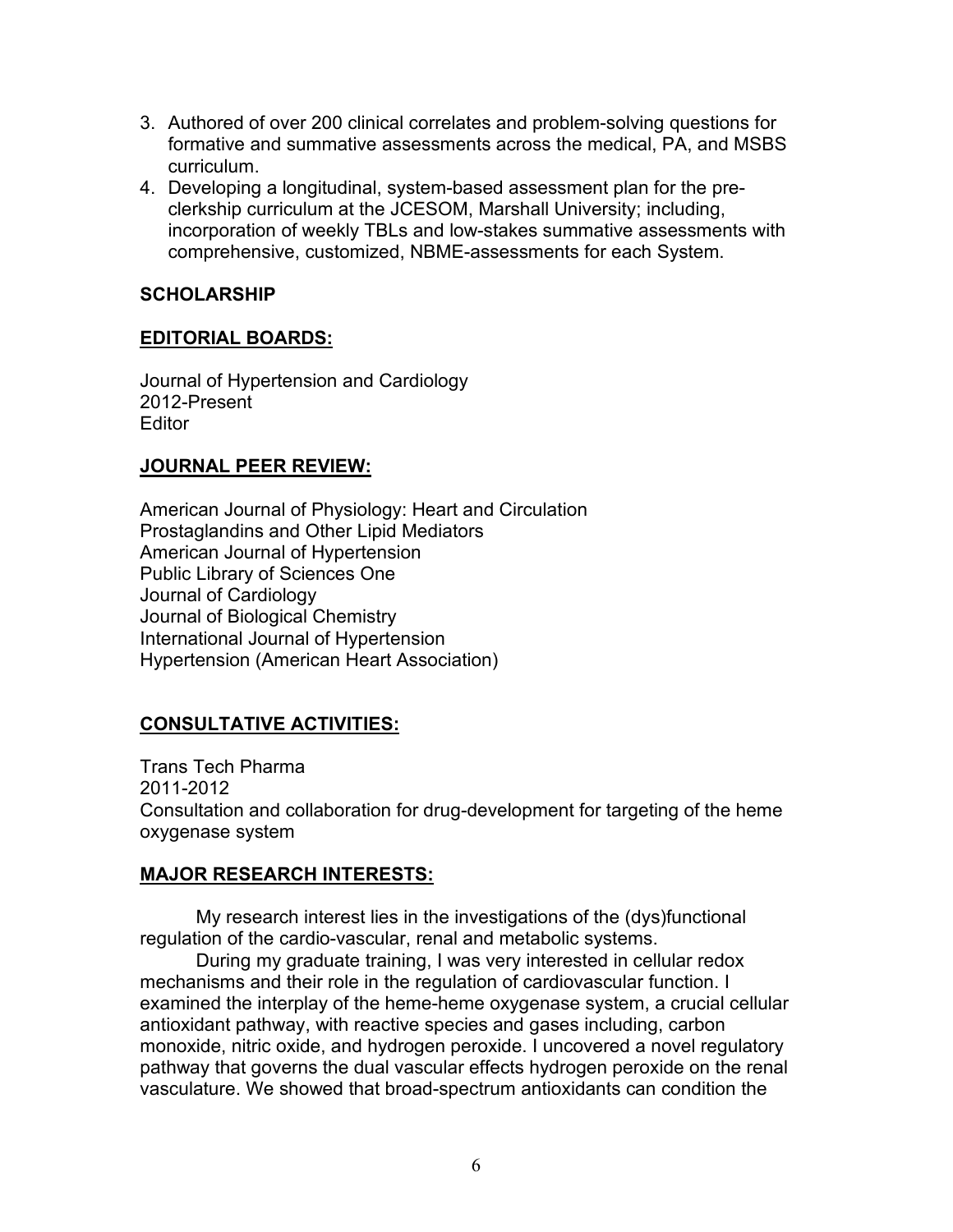renal vascular response to hydrogen peroxide, which can cause vasodilation via increased heme oxygenase activity and carbon monoxide production. In the absence of such conditioning, hydrogen peroxide interferes with heme oxygenase activity and causes thromboxane-induced vasoconstriction.

I further pursued my interests in redox biology and heme-heme oxygenase system, in the regulation of cardio-metabolic systems, during my postdoctoral fellowship and early years as a junior faculty. My interests expanded to the study of the human mesenchymal cells, and their regulation by oxidative stress. I published a number of manuscripts, with my co-authors, on the effects of reactive oxygen species on the adipogenic potential of human MSCs. We demonstrated the protective role of the heme-heme oxygenase system in this setting and established alternate therapeutic options for obesity.

During the past 3-years, I have been deeply involved in a number of diverse projects with my collaborators. In conjunction with Dr. Kumar, I have expanded my research endeavors to include transcriptional regulation of genes of the renin-angiotensin-system (RAS) with implications for vascular function and blood pressure regulation. I am focused on the physiological effects of haplotypedependent regulation of the RAS axis and my work includes the use of novel techniques like, the wire myograph, telemetric implantations, and generation and study of humanized transgenic mice. We have uncovered gene-regulatory pathways that can alter the transcription of gene like angiotensinogen and aldosterone synthase under various pathophysiological conditions including, aging and obesity. We have shown that these effects are haplotype-dependent and are modulated by previously unknown mechanisms including, the intronic regulation of gene-expression. These studies bring us one-step closer to the goal of personalized medicine by identifying "at risk" individuals for the devolvement of hypertension and metabolic syndrome. **I am the co-investigator on this grant, and we are funded by the NIH through 2019.**

Additionally, in collaboration with Dr. Sodhi, I am involved in the study of redox mediators in obesity and non-alcoholic fatty liver disease (NAFLD). We study the interplay of the heme-heme oxygenase system and the ubiquitous NAD-dependent deacetylase, Sirtuin1, in the pathophysiology of NAFLD. Importantly, we are also exploring the role of the Na/K-ATPase-Src amplification loop in hepatocyte signaling and the development of the NAFLD.

### **PAST RESEARCH SUPPORT, TRAINING GRANTS:**

- 1. Heme Oxygenase Regulation of Eicosanoid Biosynthesis NIDDK 06/01/2010-05/31/2011 \$250,000.00 Abraham, NG Department of Phys Pharm Met/Cardio Science UTCOMLS Research Associate
- 2. Hormonal Regulation of Blood Pressure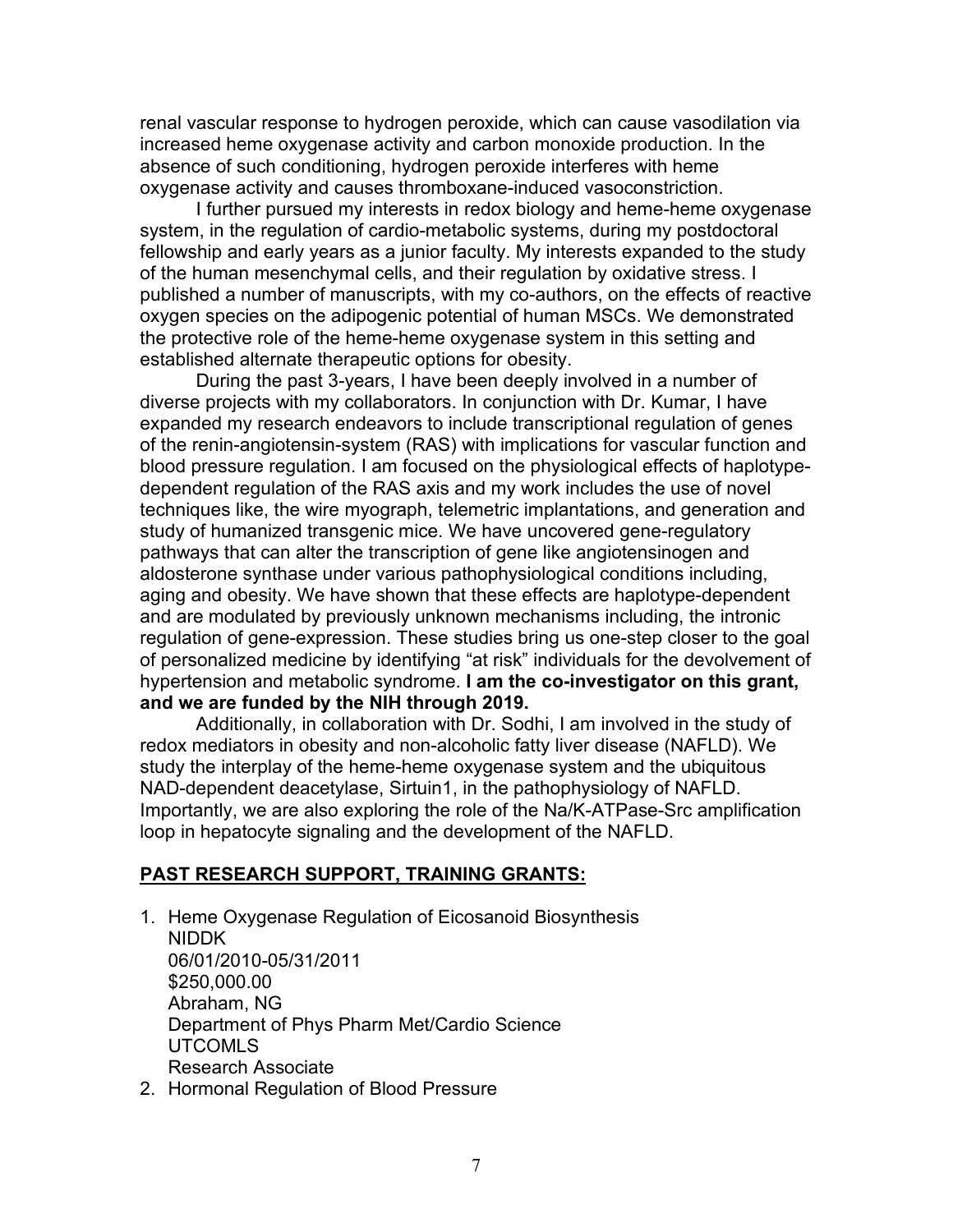**NHLBI** 04/15/2011-03/31/2012 \$263,451.00 Abraham, NG Department of Phys Pharm Met/Cardio Science UTCOMLS Research Associate

- 3. Heme Oxygenase Regulation of Eicosanoid Biosynthesis NIDDK 06/01/2012-12/31/2012 \$205,425.00 Abraham, NG Department of Phys Pharm Met/Cardio Science UTCOMLS Prof/Medical Support
- 4. Hormonal Regulation of Blood Pressure NHLBI 04/01/2012-01/31/2013 \$265,452.00 Abraham, NG Department of Phys Pharm Met/Cardio Science UTCOMLS Research Associate
- 5. Genetics of Hypertension NHLBI 12/01/2013-11/30/2015 \$245,000.00 Kumar, Ashok Department of Phys Pharm Met/Cardio Science UTCOMLS **Consultant** 6. Non-coding Variants of Angiotensinogen Gene and Hypertension NHLBI 01/01/2016-08/30/2016
	- \$130,776.00 Kumar, Ashok Department of Phys Pharm Met/Cardio Science UTCOMLS Co-Investigator

# **CURRENT RESEARCH SUPPORT, TRAINING GRANTS;**

Non-coding Variants of Angiotensinogen Gene and Hypertension Subcontract from New York Medical College (Dr. Kumar) **NHLBI**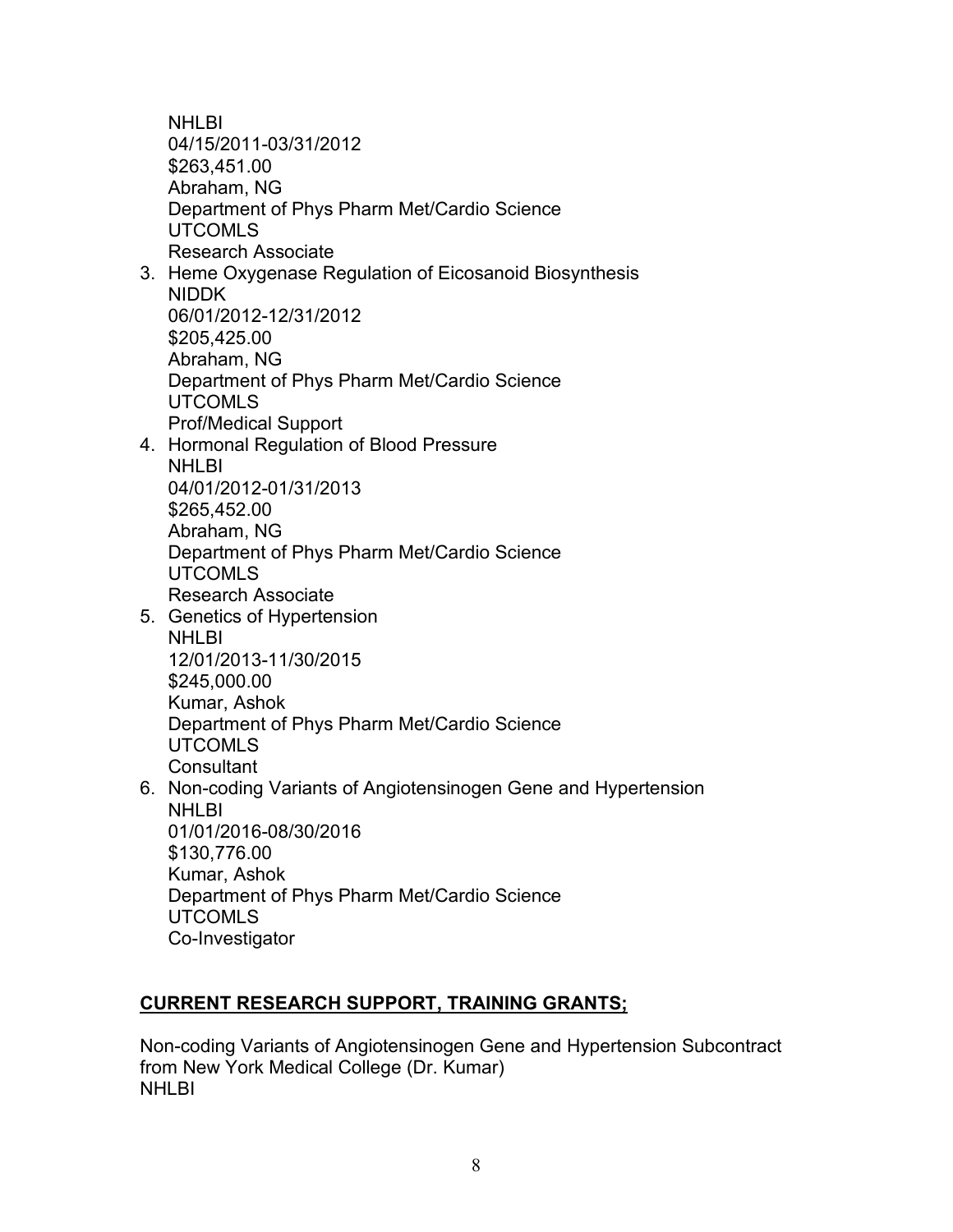01/01/2017-12/31/2017 Funding Cycle End Date: 12/31/2019 \$16,125.00 Direct Cost PI: Ashok Kumar, Dept. of Pathology, New York Medical College Co-investigator: Nitin Puri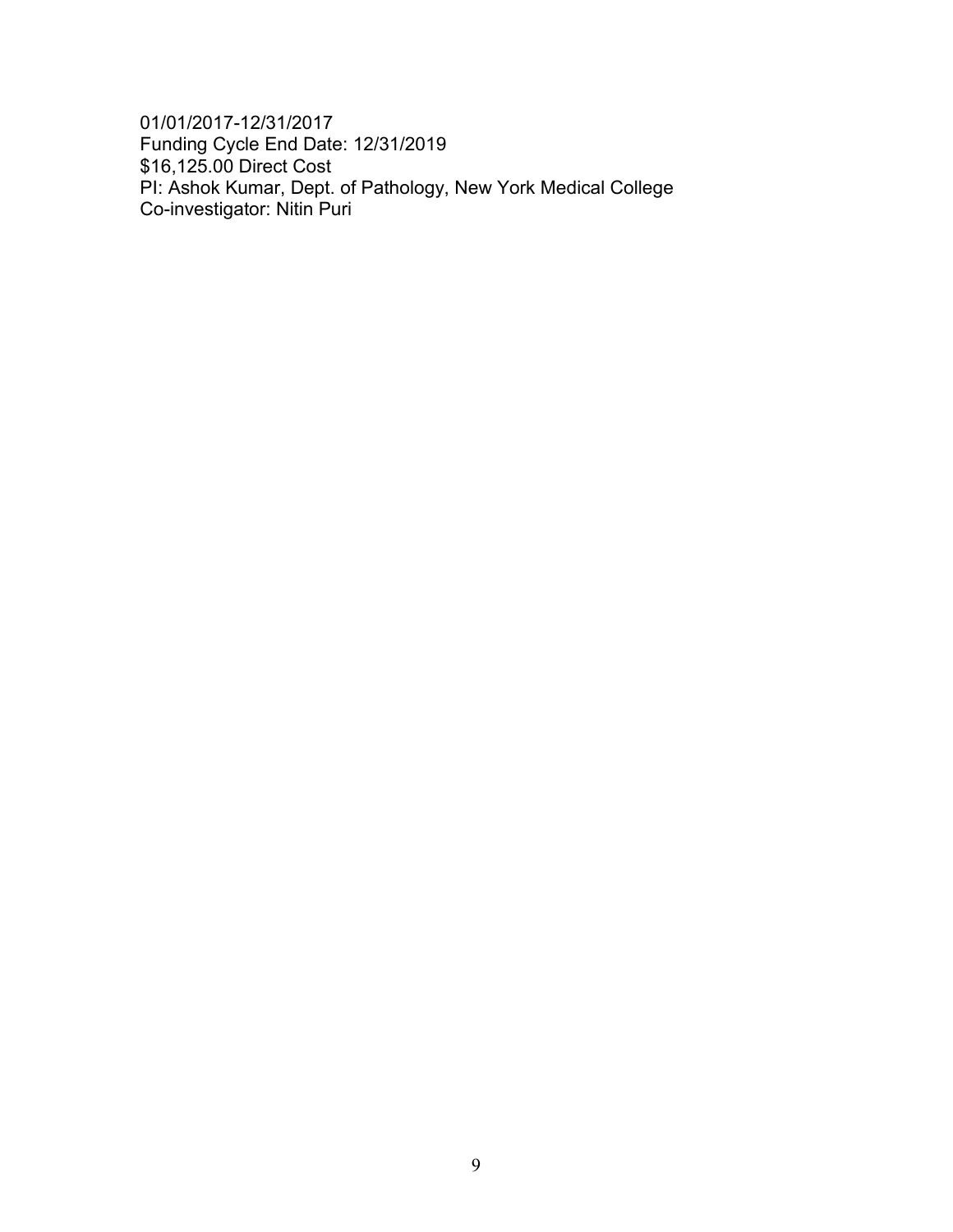### **BIBLIOGRAPHY**

### **Peer-reviewed publications (newest first):**

- 1. Jain S, **Puri N**, Rana A, Sirianni N, Mopidevi B, Kumar A. [Metabolic](https://www.ncbi.nlm.nih.gov/pubmed/29036458)  [Syndrome Induces Over Expression of the Human AT1R: A Haplotype-](https://www.ncbi.nlm.nih.gov/pubmed/29036458)[Dependent Effect With Implications on Cardio-Renal Function.](https://www.ncbi.nlm.nih.gov/pubmed/29036458) Am J Hypertens. 2018 Mar 10;31(4):495-503. doi: 10.1093/ajh/hpx176. PubMed PMID: 29036458; PubMed Central PMCID: PMC5861552.
- 2. Johnson B, Flemer M, Khuder S, **Puri N**. [Premedical special master's](https://www.ncbi.nlm.nih.gov/pubmed/29190691)  [programs increase USMLE STEP1 scores and improve residency](https://www.ncbi.nlm.nih.gov/pubmed/29190691)  [placements.](https://www.ncbi.nlm.nih.gov/pubmed/29190691) PLoS One. 2017 Nov 30;12(11):e0188036. doi: 10.1371/journal.pone.0188036. eCollection 2017. PubMed PMID: 29190691; PubMed Central PMCID: PMC5708752.
- 3. **Puri N**, Arefiev Y, Chao R, Sacerdoti D, Chaudry H, Nichols A, Srikanthan K, Nawab A, Sharma D, Lakhani VH, Klug R, Sodhi K, Peterson SJ. [Heme](https://www.ncbi.nlm.nih.gov/pubmed/29062571)  [Oxygenase Induction Suppresses Hepatic Hepcidin and Rescues Ferroportin](https://www.ncbi.nlm.nih.gov/pubmed/29062571)  [and Ferritin Expression in Obese Mice.](https://www.ncbi.nlm.nih.gov/pubmed/29062571) J Nutr Metab. 2017;2017:4964571. doi: 10.1155/2017/4964571. Epub 2017 Sep 14. PubMed PMID: 29062571; PubMed Central PMCID: PMC5618758.
- 4. Rana A, Jain S, **Puri N**, Kaw M, Sirianni N, Eren D, Mopidevi BR, Kumar A. [The transcriptional regulation of the human angiotensinogen gene after high](https://www.ncbi.nlm.nih.gov/pubmed/28467442)[fat diet is haplotype-dependent: Novel insights into the gene-regulatory](https://www.ncbi.nlm.nih.gov/pubmed/28467442)  [networks and implications for human hypertension.](https://www.ncbi.nlm.nih.gov/pubmed/28467442) PLoS One. 2017 May 3;12(5):e0176373. doi: 10.1371/journal.pone.0176373. eCollection 2017. PubMed PMID: 28467442; PubMed Central PMCID: PMC5415177
- 5. Krithika Srikanthan, Rebecca Klug, Maria Tirona, Ellen Thompson, Haresh Visweshwar, **Nitin Puri**, Joseph Shapiro and Komal Sodhi. Creating a Biomarker Panel for Early Detection of Chemotherapy Related Cardiac Dysfunction in Breast Cancer Patients. Accepted for publication. Clinical and Experimental Cardiology.
- 6. Perrine Goguet-Rubio, Amrita Mallick, Vishal H Lakhani, **Puri N**, Kathleen M. O'Hanlon, Joseph I. Shapiro1 and Komal Sodhi. Early Detection of Metabolic Syndrome in a Population of West Virginia: Existence of a Strong Correlation of Biomarkers and miRNA in Females with Metabolic Syndrome and Obesity. Accepted for publication. International Journal of Medical Sciences
- 7. **\***Sodhi K, **Puri** N, Favero G, Stevens S, Meadows C, Abraham NG, Rezzani R, Ansinelli H, Lebovics E, Shapiro JI. Fructose Mediated Non-Alcoholic Fatty Liver Is Attenuated by HO-1-SIRT1 Module in Murine Hepatocytes and Mice Fed a High Fructose Diet. PLoS One. 2015 Jun 22;10(6):e0128648. doi: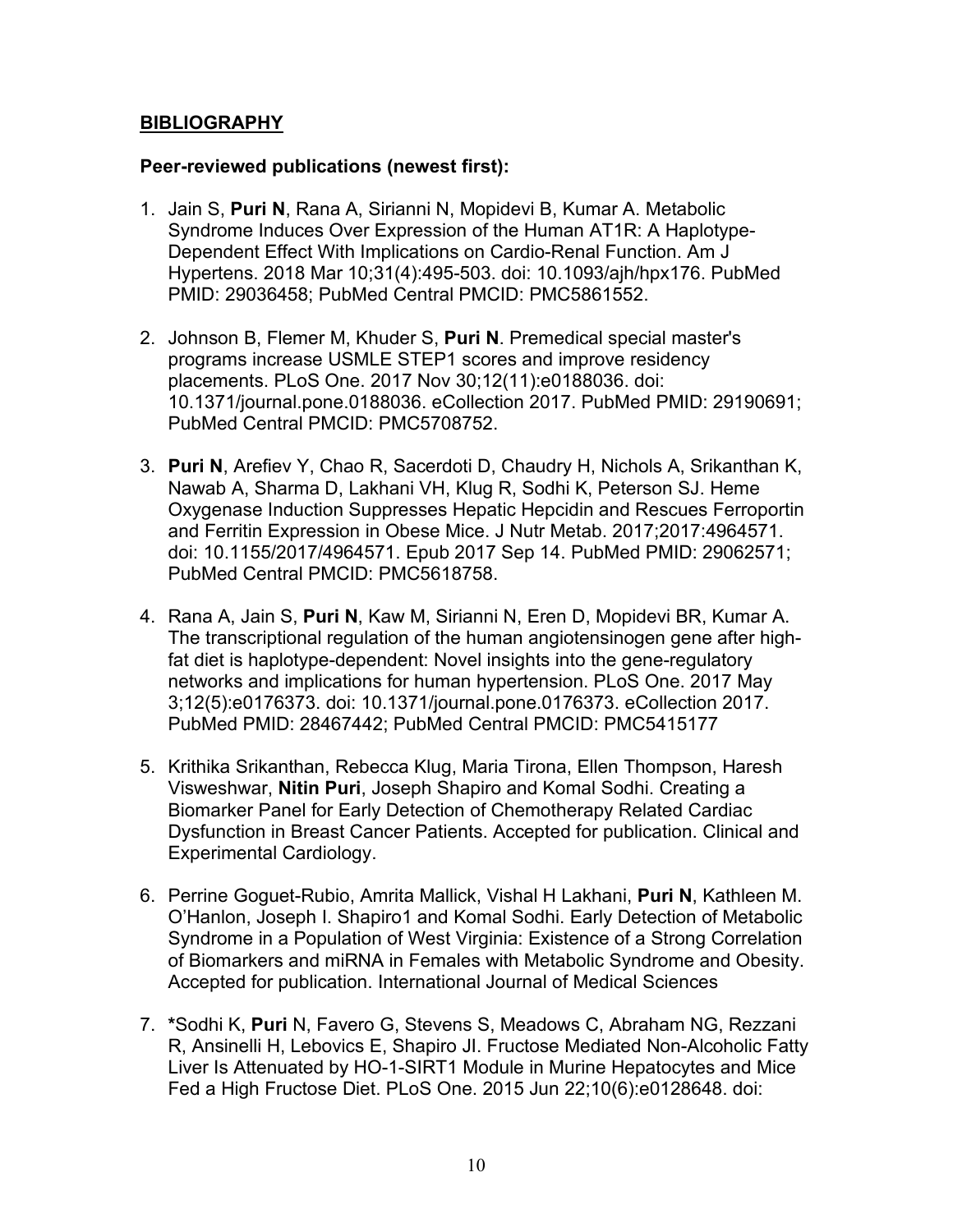10.1371/journal.pone.0128648. PubMed PMID: 26098879; PubMed Central PMCID: PMC4476565

- 8. Pandey VG, Jain S, Rana A, **Puri** N, Arudra SK, Mopidevi B, Kaw M, Nasjletti A, Kumar A. Dexamethasone promotes hypertension by allele-specific regulation of the human angiotensinogen gene. J Biol Chem. 2015 Feb 27;290(9):5749-58. doi: 10.1074/jbc.M114.601922. PubMed PMID: 25568318; PubMed Central PMCID: PMC4342485.
- 9. **\***Mopidevi B, Kaw MK, **Puri** N, Ponnala M, Jain S, Rana A, Keetha NR, Khuder SA, Fiering SN, Kumar A. Variable transcriptional regulation of the human aldosterone synthase gene causes salt-dependent high blood pressure in transgenic mice. Circ Cardiovasc Genet. 2015 Feb;8(1):30-9. doi: 10.1161/CIRCGENETICS.114.000694. PubMed PMID: 25504670; PubMed Central PMCID: PMC4334713.
- 10.Maharjan S, Mopidevi B, Kaw MK, **Puri** N, Kumar A. Human aldosterone synthase gene polymorphism promotes miRNA binding and regulates gene expression. Physiol Genomics. 2014 Dec 15;46(24):860-5. doi: 10.1152/physiolgenomics.00084.2014. PubMed PMID: 25351194; PubMed Central PMCID: PMC4269658.
- 11.Jain S, Prater A, Pandey V, Rana A, **Puri** N, Kumar A. A haplotype of angiotensin receptor type 1 associated with human hypertension increases blood pressure in transgenic mice. J Biol Chem. 2013 Dec 27;288(52):37048- 56. doi: 10.1074/jbc.M113.520023. PubMed PMID: 24202179; PubMed Central PMCID PMC3873561.
- 12.Hinds TD Jr, Sodhi K, Meadows C, Fedorova L, **Puri** N, Kim DH, Peterson SJ, Shapiro J, Abraham NG, Kappas A. Increased HO-1 levels ameliorate fatty liver development through a reduction of heme and recruitment of FGF21. Obesity (Silver Spring). 2014 Mar;22(3):705-12. doi: 10.1002/oby.20559. PubMed PMID: 23839791; PubMed Central PMCID: PMC3830593.
- 13.Sodhi K, **Puri** N, Kim DH, Hinds TD, Stechschulte LA, Favero G, Rodella L, Shapiro JI, Jude D, Abraham NG. PPARδ binding to heme oxygenase 1 promoter prevents angiotensin II-induced adipocyte dysfunction in Goldblatt hypertensive rats. Int J Obes (Lond). 2014 Mar;38(3):456-65. doi: 10.1038/ijo.2013.116. PubMed PMID: 23779049; PubMed Central PMCID: PMC3950586.
- 14.Monu SR, Pesce P, Sodhi K, Boldrin M, **Puri** N, Fedorova L, Sacerdoti D, Peterson SJ, Abraham NG, Kappas A. HO-1 induction improves the type-1 cardiorenal syndrome in mice with impaired angiotensin II-induced lymphocyte activation. Hypertension. 2013 Aug;62(2):310-6. Do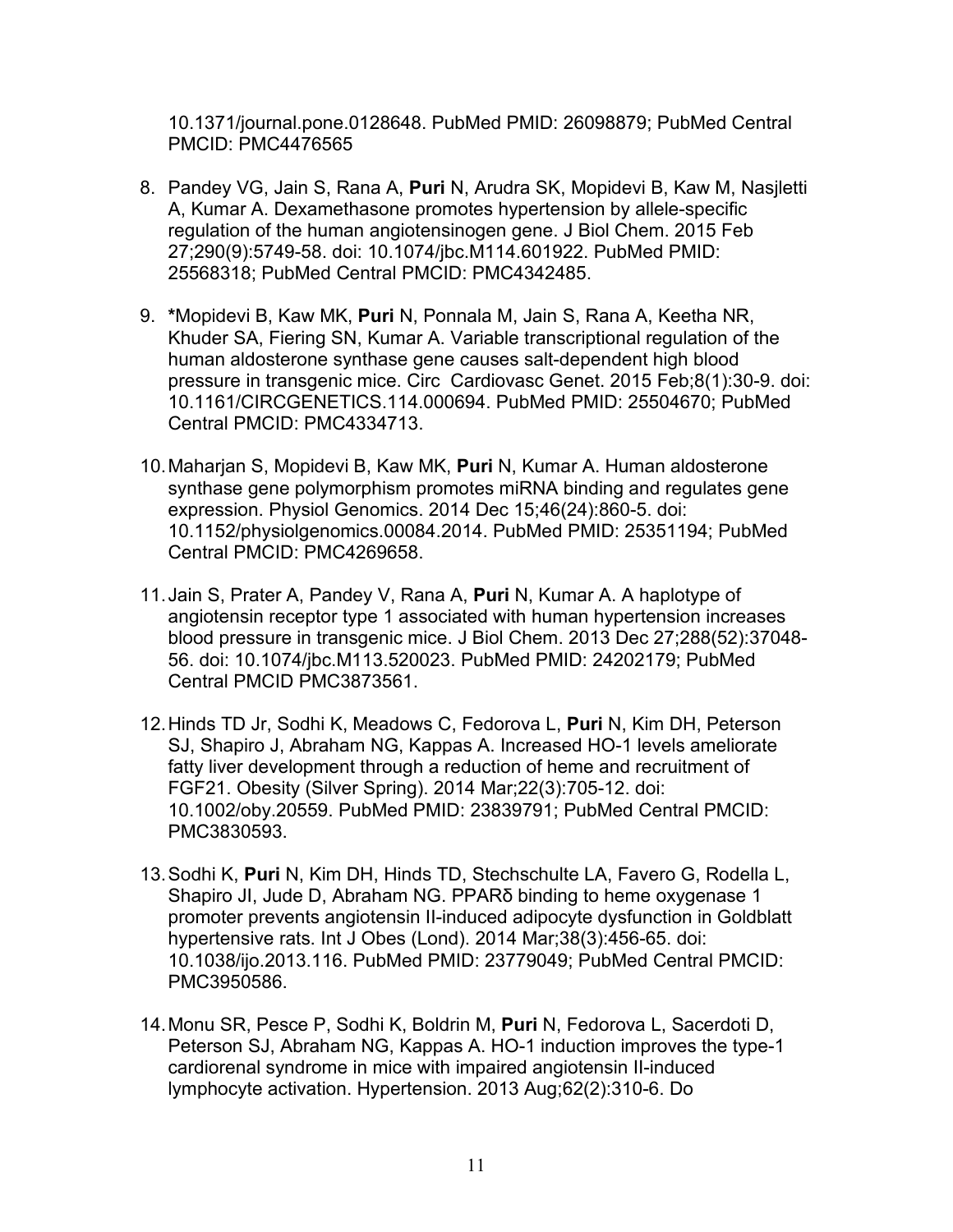10.1161/HYPERTENSIONAHA.111.00495. PubMed PMID: 23753410; PubMed Central PMCID: PMC3771397.

- 15.Fedorova LV, Sodhi K, Gatto-Weis C, **Puri** N, Hinds TD Jr, Shapiro JI, Malhotra D. Peroxisome proliferator-activated receptor δ agonist, HPP593, prevents renal necrosis under chronic ischemia. PLoS One. 2013 May 15;8(5):e64436. doi: 10.1371/journal.pone.0064436. PubMed PMID: 23691217; PubMed Central PMCID: PMC3654981.
- 16.Vanella L, Sodhi K, Kim DH, **Puri** N, Maheshwari M, Hinds TD, Bellner L, Goldstein D, Peterson SJ, Shapiro JI, Abraham NG. Increased hemeoxygenase 1 expression in mesenchymal stem cell-derived adipocytes decreases differentiation and lipid accumulation via upregulation of the canonical Wnt signaling cascade. Stem Cell Res Ther. 2013 Mar 12;4(2):28. doi: 10.1186/scrt176. PubMed PMID: 23497794; PubMed Central PMCID: PMC3706794.
- 17.Kim DH, **Puri** N, Sodhi K, Falck JR, Abraham NG, Shapiro J, Schwartzman ML. Cyclooxygenase-2 dependent metabolism of 20-HETE increases adiposity and adipocyte enlargement in mesenchymal stem cell-derived adipocytes. J Lipid Res. 2013 Mar;54(3):786-93. doi: 10.1194/jlr.M033894. PubMed PMID: 23293373; PubMed Central PMCID: PMC3617952.
- 18.**\*Puri** N, Zhang F, Monu SR, Sodhi K, Bellner L, Lamon BD, Zhang Y, Abraham NG, Nasjletti A. Antioxidants condition pleiotropic vascular responses to exogenous H(2)O(2): role of modulation of vascular TP receptors and the heme oxygenase system. Antioxid Redox Signal. 2013 Feb 10;18(5):471-80. doi: 10.1089/ars.2012.4587. PubMed PMID: 22867102; PubMed Central PMCID: PMC3545357. (**first and corresponding author**)
- 19.Cao J, Vecoli C, Neglia D, Tavazzi B, Lazzarino G, Novelli M, Masiello P, Wang YT, **Puri** N, Paolocci N, L'abbate A, Abraham NG. Cobalt-Protoporphyrin Improves Heart Function by Blunting Oxidative Stress and Restoring NO Synthase Equilibrium in an Animal Model of Experimental Diabetes. Front Physiol. 2012 Jun 4;3:160. doi: 10.3389/fphys.2012.00160. PubMed PMID: 22675305; PubMed Central PMCID: PMC3366474.
- 20.Cao J, **Puri** N, Sodhi K, Bellner L, Abraham NG, Kappas A. Apo A1 Mimetic Rescues the Diabetic Phenotype of HO-2 Knockout Mice via an Increase in HO-1 Adiponectin and LKBI Signaling Pathway. Int J Hypertens. 2012;2012:628147. doi: 10.1155/2012/628147. PubMed PMID: 22577519; PubMed Central PMCID: PMC3335301.
- 21.Issan Y, Hochhauser E, Kornowski R, Leshem-Lev D, Lev E, Sharoni R, Vanella L, **Puri** N, Laniado-Schwartzman M, Abraham NG, Porat E. Endothelial progenitor cell function inversely correlates with long-term glucose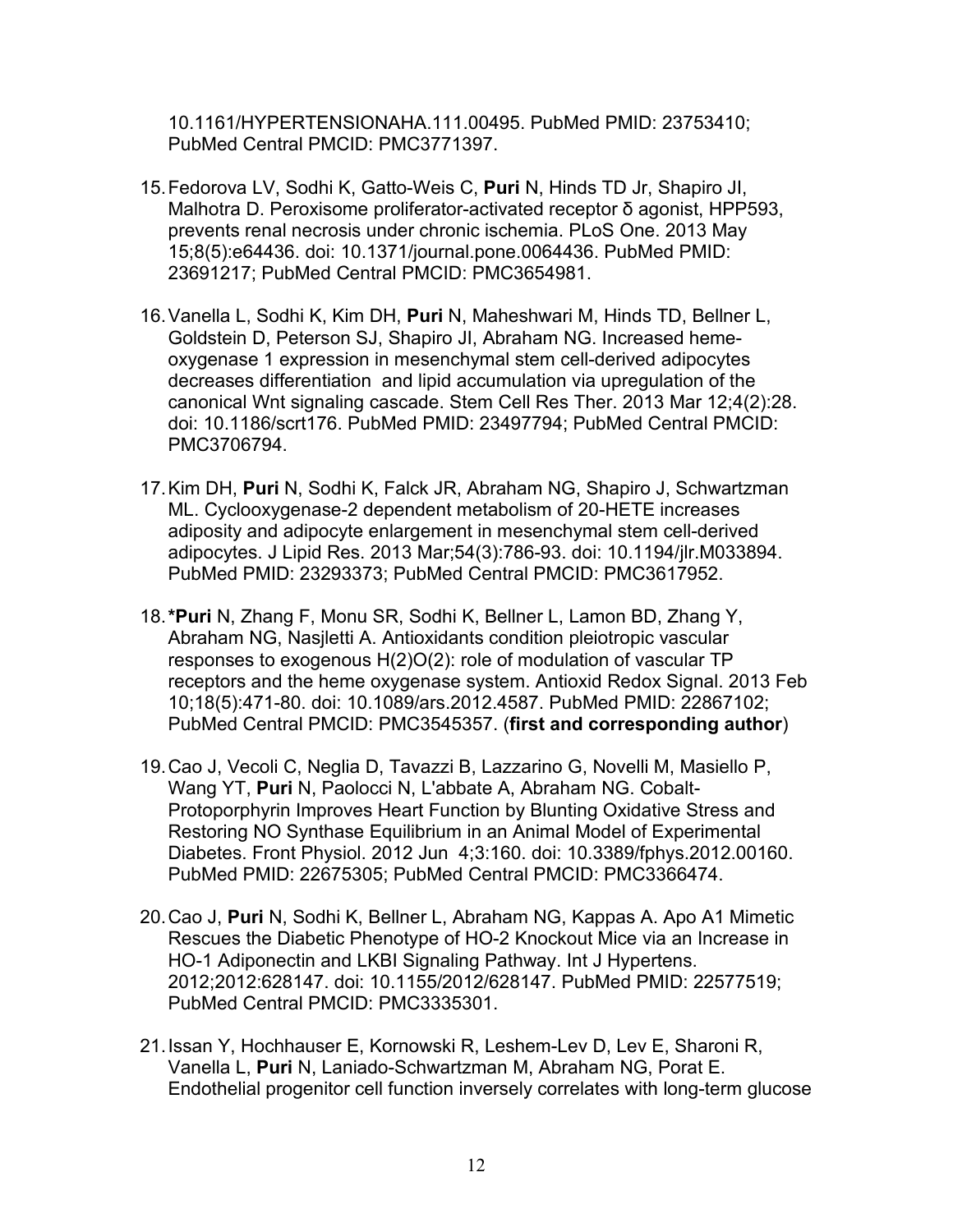control in diabetic patients: association with the attenuation of the heme oxygenase-adiponectin axis. Can J Cardiol. 2012 Nov-Dec;28(6):728-36. doi: 10.1016/j.cjca.2012.01.013.

- 22.Kawakami T, **Puri** N, Sodhi K, Bellner L, Takahashi T, Morita K, Rezzani R, Oury TD, Abraham NG. Reciprocal Effects of Oxidative Stress on Heme Oxygenase Expression and Activity Contributes to Reno-Vascular Abnormalities in EC-SOD Knockout Mice. Int J Hypertens. 2012;2012:740203. doi: 10.1155/2012/740203. PubMed PMID: 22292113; PubMed Central PMCID: PMC3265091. (**Co-first author**)
- 23.**\*Puri** N, Sodhi K, Haarstad M, Kim DH, Bohinc S, Foglio E, Favero G, Abraham NG. Heme induced oxidative stress attenuates sirtuin1 and enhances adipogenesis in mesenchymal stem cells and mouse preadipocytes. J Cell Biochem. 2012 Jun;113(6):1926-35. doi: 10.1002/jcb.24061. PubMed PMID: 22234917; PubMed Central PMCID: PMC3360793.
- 24.Sodhi K, **Puri** N, Inoue K, Falck JR, Schwartzman ML, Abraham NG. EET agonist prevents adiposity and vascular dysfunction in rats fed a high fat diet via a decrease in Bach 1 and an increase in HO-1 levels. Prostaglandins Other Lipid Mediat. 2012 Aug;98(3-4):133-42. doi: 10.1016/j.prostaglandins.2011.12.004. PubMed PMID: 22209722; PubMed Central PMCID: PMC3449325. (**Co-first author**)
- 25.Cao J, Sodhi K, **Puri** N, Monu SR, Rezzani R, Abraham NG. High fat diet enhances cardiac abnormalities in SHR rats: Protective role of heme oxygenase-adiponectin axis. Diabetol Metab Syndr. 2011 Dec 23;3(1):37. doi: 10.1186/1758-5996-3-37. PubMed PMID: 22196253; PubMed Central PMCID: PMC3261094.
- 26.Cao J, Inoue K, Sodhi K, **Puri** N, Peterson SJ, Rezzani R, Abraham NG. High-fat diet exacerbates renal dysfunction in SHR: reversal by induction of HO-1-adiponectin axis. Obesity (Silver Spring). 2012 May;20(5):945-53. doi: 10.1038/oby.2011.365. PubMed PMID: 22193921.
- 27.Bellner L, Martinelli L, Halilovic A, Patil K, **Puri** N, Dunn MW, Regan RF, Schwartzman ML. Heme oxygenase-2 deletion causes endothelial cell activation marked by oxidative stress, inflammation, and angiogenesis. J Pharmacol Exp Ther. 2009 Dec;331(3):925-32. doi: 10.1124/jpet.109.158352. PubMed PMID: 19773531; PubMed Central PMCID: PMC2784722.
- 28.Lamon BD, Zhang FF, **Puri** N, Brodsky SV, Goligorsky MS, Nasjletti A. Dual pathways of carbon monoxide-mediated vasoregulation: modulation by redox mechanisms. Circ Res. 2009 Oct 9;105(8):775-83. doi: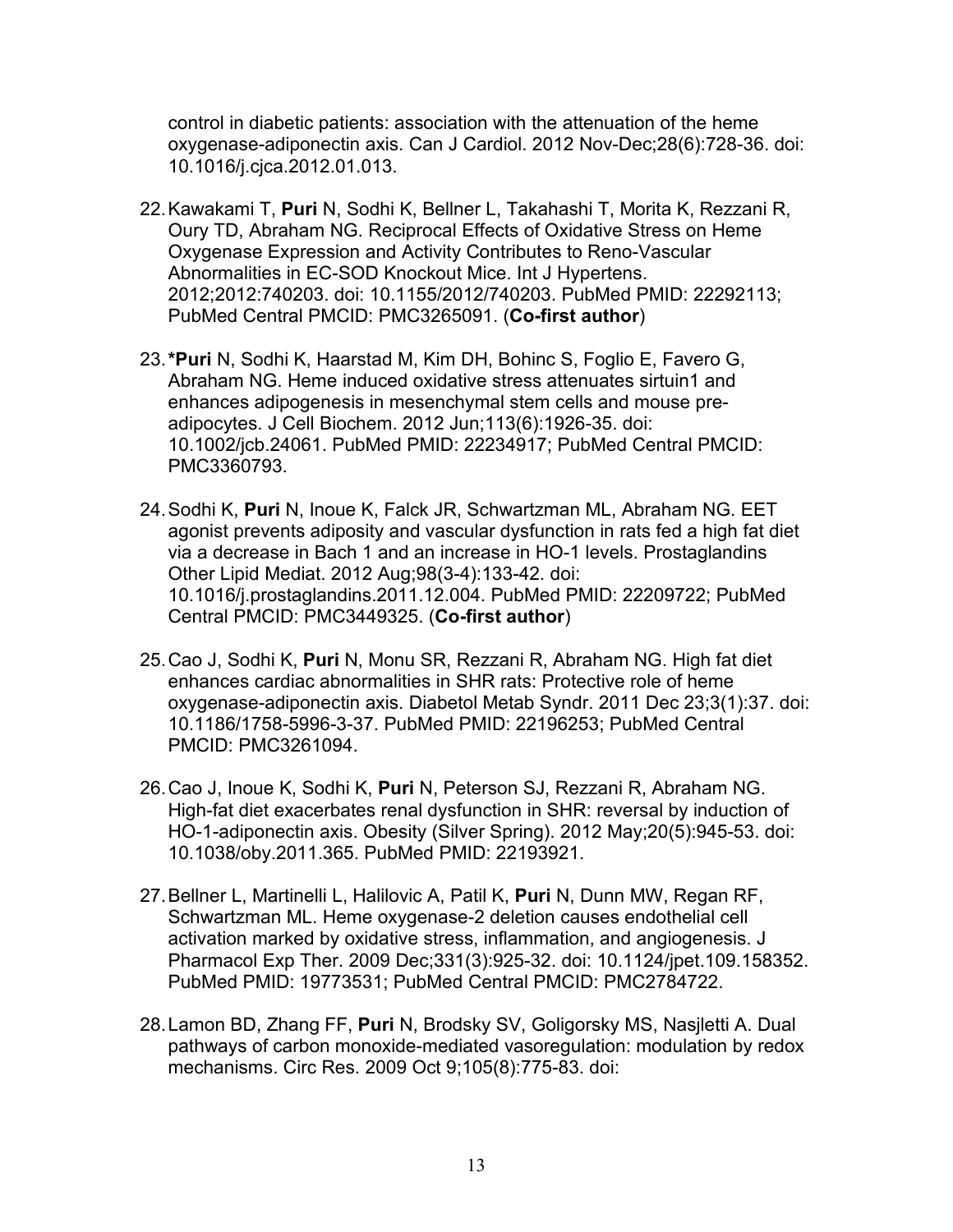10.1161/CIRCRESAHA.109.197434. PubMed PMID: 19745167; PubMed Central PMCID: PMC2771695.

- 29.Inoue K, Sodhi K, **Puri** N, Gotlinger KH, Cao J, Rezzani R, Falck JR, Abraham NG, Laniado-Schwartzman M. Endothelial-specific CYP4A2 overexpression leads to renal injury and hypertension via increased production of 20-HETE. Am J Physiol Renal Physiol. 2009 Oct;297(4):F875- 84. doi: 10.1152/ajprenal.00364.2009. PubMed PMID: 19675180; PubMed Central PMCID: PMC2775578.
- 30.Peterson SJ, Kim DH, Li M, Positano V, Vanella L, Rodella LF, Piccolomini F, **Puri** N, Gastaldelli A, Kusmic C, L'Abbate A, Abraham NG. The L-4F mimetic peptide prevents insulin resistance through increased levels of HO-1, pAMPK, and pAKT in obese mice. J Lipid Res. 2009 Jul;50(7):1293-304. doi: 10.1194/jlr.M800610-JLR200. PubMed PMID: 19224872; PubMed Central PMCID: PMC2694329.
- 31.Kim DH, Burgess AP, Li M, Tsenovoy PL, Addabbo F, McClung JA, **Puri** N, Abraham NG. Heme oxygenase-mediated increases in adiponectin decrease fat content and inflammatory cytokines tumor necrosis factor-alpha and interleukin-6 in Zucker rats and reduce adipogenesis in human mesenchymal stem cells. J Pharmacol Exp Ther. 2008 Jun;325(3):833-40. doi: 10.1124/jpet.107.135285. PubMed PMID: 18334666.

### **Published Abstracts and Presentations at National Meetings:**

- 1. K. Sodhi, K. Inoue, **Nitin Puri**, J. Husni, J. Cao, N. G. Abraham and M. L. Schwartzman. Lentiviral-mediated long term targeting of CYP4A2 into vascular endothelial cells leads to renal injury and hypertension via increased production of 20-HETE. Presented at the Jackson Cardiovascular-Renal Meeting, Jackson MS, 2008.
- 2. L. Bellner, L. Martinelli*,* **Nitin Puri**, K. A. Patil, M. W. Dunn, N. G. Abraham, and M. Laniado Schwartzman. HO-2 Deletion Causes Endothelial Activation via Alteration in the VEGF Pathway. Presented at ARVO meeting 2009, Fort Lauderdale, FL.
- 3. Frank F Zhang, **Nitin Puri**, Alberto Nasjletti. Heme Oxygenase-Dependent Action(s) of Hemin in Isolated Renal Arteries: Role of Redox Mechanisms. Presented at the 62<sup>nd</sup> High Blood Pressure Research Conference, Atlanta, GA, 2008.
- 4. **Nitin Puri**, Frank Fan Zhang, A Nasjletti. The arterial response to H<sub>2</sub>O<sub>2</sub> is redox sensitive: Contributions of prostanoids and HO-derived products. Presented at the 62<sup>nd</sup> High Blood Pressure Research Conference, Atlanta, GA, 2008.
- 5. **Nitin Puri**, Frank Fan Zhang, A Nasjletti. NO and 20-Hete of Vascular Origin are Reciprocal Modulators of the Co-Mediated Dilator Action of Exogenous H2O2 in Renal Arteries Subjected to Antioxidant Protection. Selected for